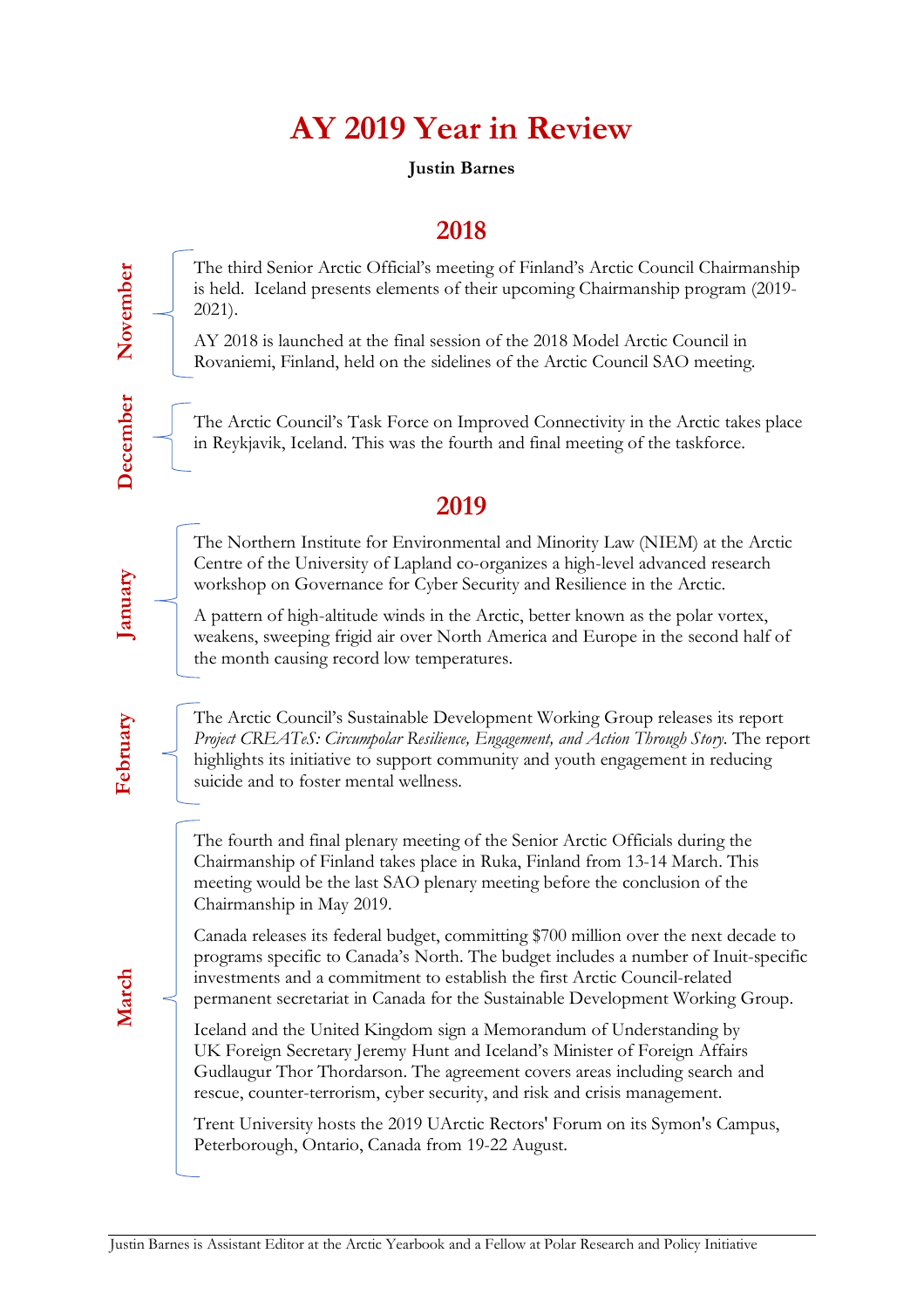**April**

**May**

Russian President Vladimir Putin orders the Russian government to encourage foreign investment through government tax relief plans to help build Northern Sea Route hubs in Murmansk and Kamchatka.

The United States Coast Guard releases its document *Arctic Strategic Outlook,* highlighting the United States' renewed strategic outlook of the region.

The Territory of Dialogue Arctic Forum, including the Northern Forum Meeting of Governors, takes place in St. Petersburg from 9-10 April.

The 11<sup>th</sup> Arctic Council Ministerial Meeting takes place in Rovaniemi, Finland. For the first time ever, the Council fails to produce a formal Declaration due to US Secretary of State Mike Pompeo's lack of support for any mention of climate change. Instead, a one-page ministerial statement is signed by all ministers.

The Arctic Council's Task Force on Improved Connectivity in the Arctic presents its final report at the Rovaniemi Ministerial meeting on May 7, 2019.

The Expert Group on Black Carbon and Methane releases their report *Summary of Progress and Recommendations 2019.*

The Arctic Circle China Forum is convened in Shanghai, China from 10 – 11 May. This is the first time the Arctic Circle Forum has been to China. The aim of the forum is to create a network of international dialogue and cooperation on the future of the Arctic.

Arctic Science Summit Week 2019 takes place in Arkhangelsk, Russia from 22 – 28 May, 2019.

Russia's newest Nuclear-powered icebreaker, *Ural,* is launched in St. Petersburg as part of a many-step plan step to ensure year-round navigability of the Northern Sea Route.

On 18-19 June, Arctic Council delegates gather in Reykjanesbær, Iceland, for the first Senior Arctic Officials' executive meeting during the Chairmanship of Iceland (2019- 2021).

The United States' Department of Defense releases its updated *Arctic Strategy*. The document describes "US national security interests in the Arctic in an era of strategic competition". The strategy outlines three strategic objectives: building Arctic awareness, enhancing Arctic operations, and strengthening the rules-based order in the Arctic.

The One Arctic – One Health report is released by the Arctic Council and the Finnish Food Authority. The report covers all activities of the Arctic Council's One Health project (2017-2019) led by Finland, US, and Canada.

Russia's largest oil company, Rosneft, announces more offshore Arctic drilling off the Taymyr Peninsula is to begin in summer 2020.

Alaska records its warmest month ever.

**June**

**July**